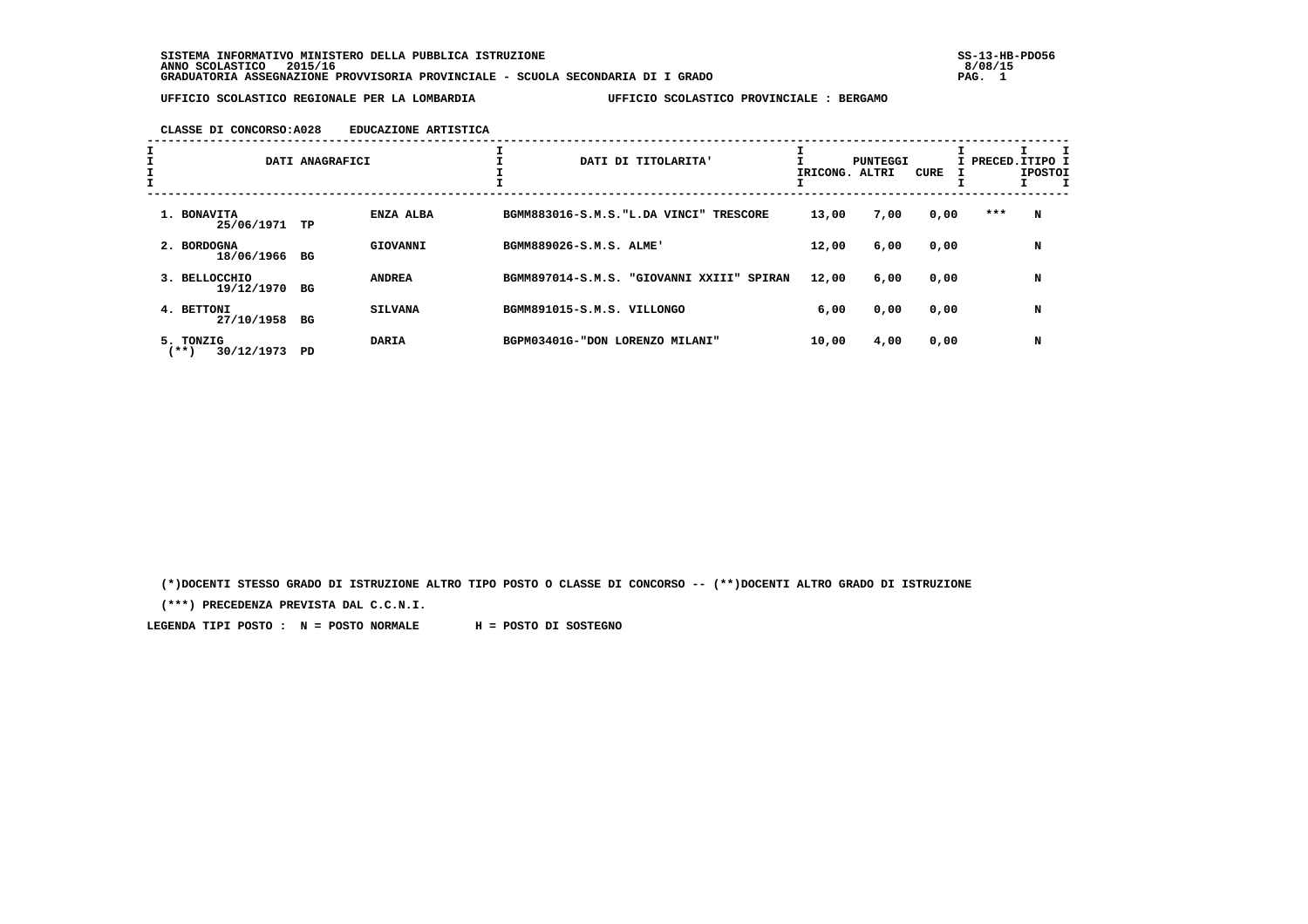## **CLASSE DI CONCORSO:A030 ED.FISICA NELLA SCUOLA MEDIA**

|                              | DATI ANAGRAFICI |                |                                | DATI DI TITOLARITA'                        | IRICONG. ALTRI | PUNTEGGI | CURE | I PRECED.ITIPO I<br><b>IPOSTOI</b> |
|------------------------------|-----------------|----------------|--------------------------------|--------------------------------------------|----------------|----------|------|------------------------------------|
| 1. D'ALESSIO<br>03/03/1970   | BG              | LIDIA MARIA    |                                | BGMM839025-S.M.S. "F.NULLO" ENDINE GAIANO  | 13,00          | 7,00     | 0,00 | N                                  |
| 2. FACCHINETTI<br>17/12/1974 | BG              | <b>ROBERTA</b> |                                | BGMM88101E-S.M.S. "ALBISETTI" TERNO D'ISOL | 9,00           | 3,00     | 0,00 | N                                  |
| 3. ONGARO<br>29/12/1963      | BG              | SILVIA MARIA   |                                | BGMM82801N-S.M.S. "GIOV, XXIII" BORGO DI T | 6,00           | 0,00     | 0,00 | N                                  |
| 4. PELLICIOLI<br>28/10/1972  | BG              | <b>GERMANA</b> | BGMM870025-S.M.S. CENATE SOTTO |                                            | 6,00           | 0,00     | 0,00 | N                                  |

 **(\*)DOCENTI STESSO GRADO DI ISTRUZIONE ALTRO TIPO POSTO O CLASSE DI CONCORSO -- (\*\*)DOCENTI ALTRO GRADO DI ISTRUZIONE**

 **(\*\*\*) PRECEDENZA PREVISTA DAL C.C.N.I.**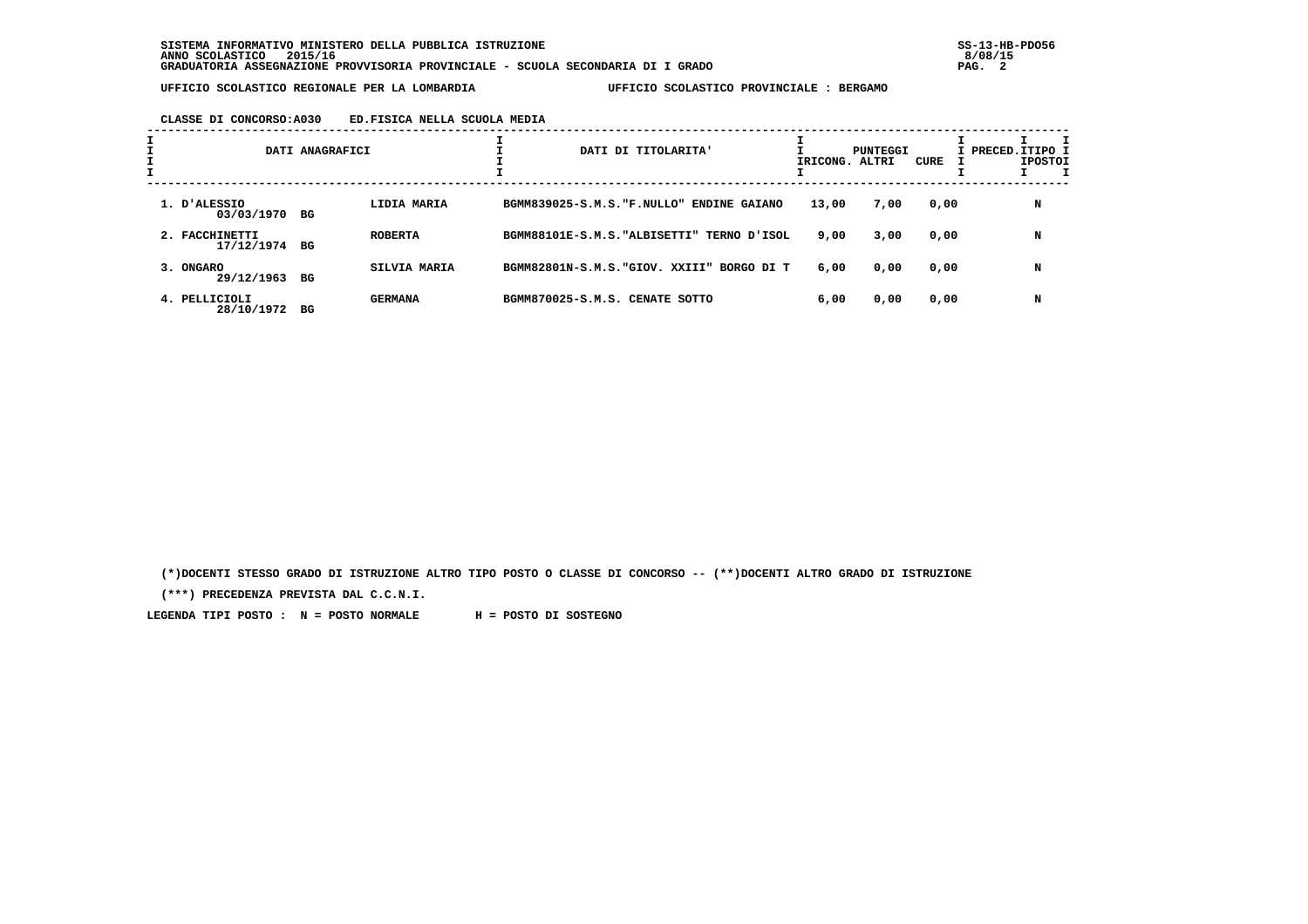# **CLASSE DI CONCORSO:A032 ED. MUSICALE NELLA SCUOLA MEDIA**

|                                      | DATI ANAGRAFICI |                 |  | DATI DI TITOLARITA'                        | IRICONG. ALTRI | PUNTEGGI | CURE | I PRECED.ITIPO I | <b>IPOSTOI</b> |  |
|--------------------------------------|-----------------|-----------------|--|--------------------------------------------|----------------|----------|------|------------------|----------------|--|
| 1. RADAELLI<br>30/12/1969 BG         |                 | MAURIZIO        |  | BGMM89801X-S.M.S. "G.B. RUBINI" ROMANO L.  | 12,00          | 6,00     | 0,00 | ***              | N              |  |
| 2. VISCIGLIA<br>29/01/1956 CS        |                 | <b>LEONARDO</b> |  | BGMM80801C-S.M.S. "S.LUCIA" BERGAMO        | 6,00           | 0,00     | 0,00 |                  | N              |  |
| 3. SCARAVAGGI<br>14/07/1969<br>( * ) | вG              | <b>MOIRA</b>    |  | BGMM81901V-S.M.S. "L.ANGELINI" ALMENNO S.B | 12,00          | 6,00     | 0,00 |                  | N              |  |

 **(\*)DOCENTI STESSO GRADO DI ISTRUZIONE ALTRO TIPO POSTO O CLASSE DI CONCORSO -- (\*\*)DOCENTI ALTRO GRADO DI ISTRUZIONE**

 **(\*\*\*) PRECEDENZA PREVISTA DAL C.C.N.I.**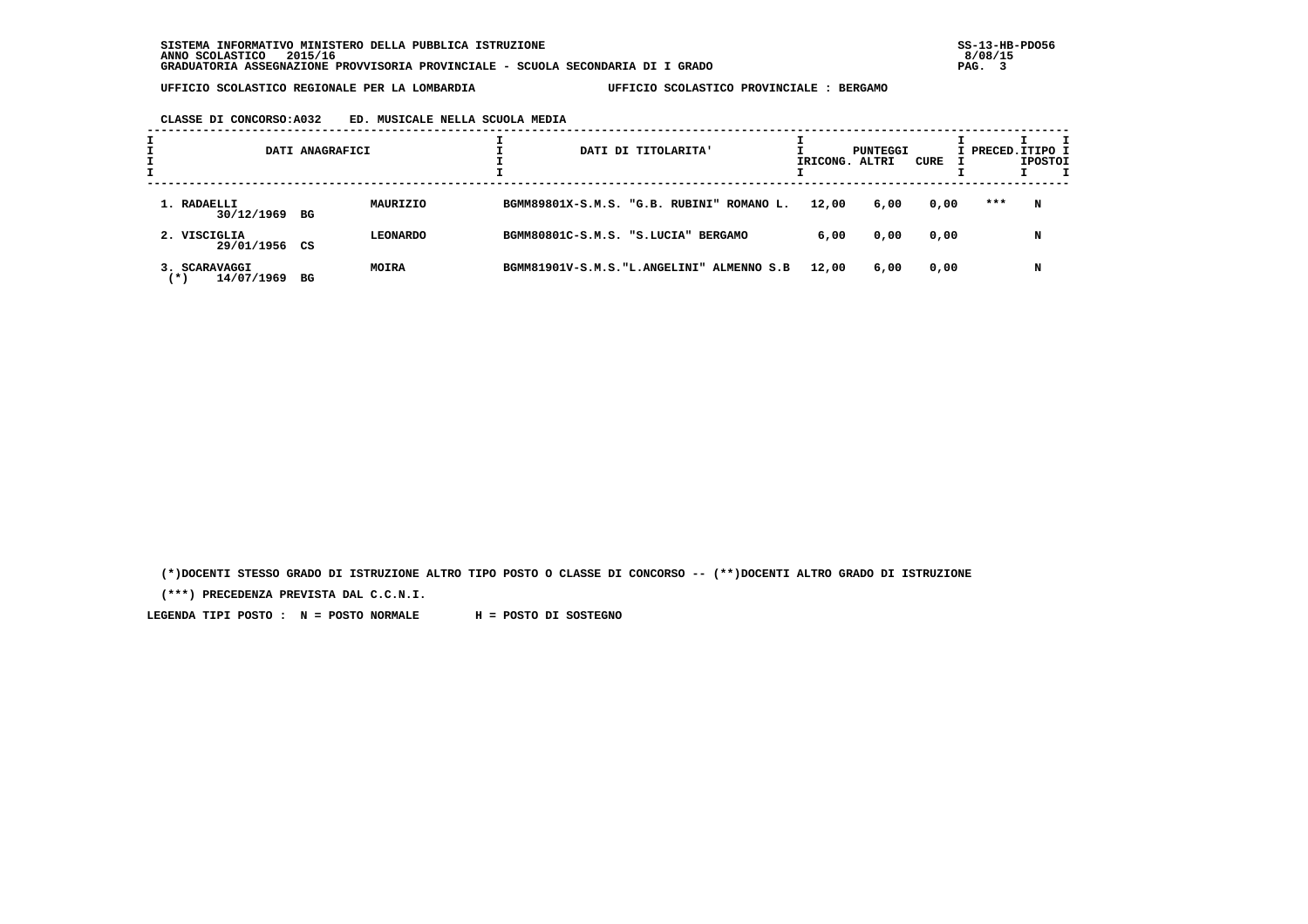# **CLASSE DI CONCORSO:A033 ED. TECNICA NELLA SCUOLA MEDIA**

| $\mathbf{I}$ |                           | DATI ANAGRAFICI |                    |                            | DATI DI TITOLARITA'             | IRICONG. | PUNTEGGI<br>ALTRI | CURE | I PRECED.ITIPO 1<br><b>IPOSTOI</b> |
|--------------|---------------------------|-----------------|--------------------|----------------------------|---------------------------------|----------|-------------------|------|------------------------------------|
|              | 1. FAVA<br>23/09/1967     | TO              | CRISTINA           | BGMM86001D-S.M.S.          | "ENEA TALPINO"<br><b>NEMBRO</b> | 16,00    | 10,00             | 0,00 | N                                  |
|              | 2. FROSIO<br>16/04/1974   | BG              | <b>PAOLA</b>       | BGMM87702X-S.M.S.          | "DON MILANI"<br>PONTERANIC      | 10,00    | 4,00              | 0,00 | N                                  |
|              | 3. MIDALI<br>10/04/1970   | BG              | <b>SILVIA</b>      | BGMM83002P-S.M.S. SEDRINA  |                                 | 9,00     | 3,00              | 0,00 | N                                  |
|              | 4. SIRAGUSA<br>30/01/1954 | CT              | <b>MARIA IRENE</b> | BGMM86001D-S.M.S.          | "ENEA TALPINO"<br><b>NEMBRO</b> | 6,00     | 0,00              | 0,00 | N                                  |
|              | 5. SALAROLI<br>22/03/1970 | BG              | <b>STEFANIA</b>    | BGMM863022-S.M.S. PEDRENGO |                                 | 6,00     | 0,00              | 0,00 | N                                  |

 **(\*)DOCENTI STESSO GRADO DI ISTRUZIONE ALTRO TIPO POSTO O CLASSE DI CONCORSO -- (\*\*)DOCENTI ALTRO GRADO DI ISTRUZIONE**

 **(\*\*\*) PRECEDENZA PREVISTA DAL C.C.N.I.**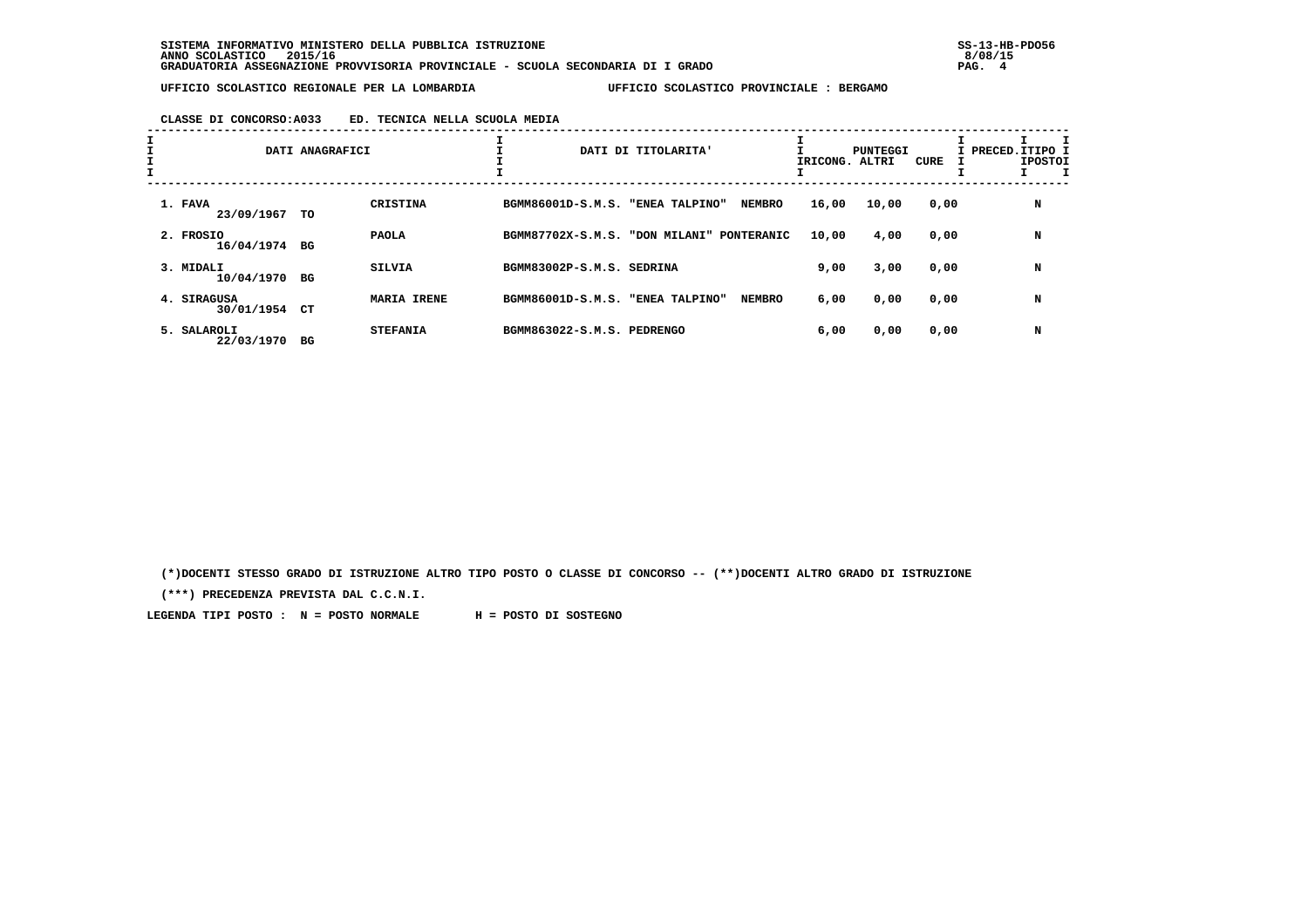# **CLASSE DI CONCORSO:A043 ITAL.,STORIA,ED.CIVICA,GEOG.SC.MED.**

| I<br>I<br>I<br>$\mathbf{I}$ |                                 |           | DATI ANAGRAFICI  | $\mathbf{T}$<br>DATI DI TITOLARITA'             | T.<br>IRICONG. ALTRI | <b>PUNTEGGI</b> | CURE<br>I | I PRECED. ITIPO I | т<br><b>IPOSTOI</b><br>I. |  |
|-----------------------------|---------------------------------|-----------|------------------|-------------------------------------------------|----------------------|-----------------|-----------|-------------------|---------------------------|--|
|                             | 1. POSITANO<br>07/02/1980       | NA        | <b>MILENA</b>    | BGMM8AC01X-S.M.S.<br>"G. CAMOZZI" DALMINE       | 10,00                | 4,00            | 0,00      | $***$             | N                         |  |
|                             | 2. GHEZZI<br>26/08/1980         | BG        | <b>SILVIA</b>    | BGMM87701V-S.M.S. "LANFRANCHI"<br>SORISOLE      | 10,00                | 4,00            | 0,00      | ***               | N                         |  |
|                             | 3. SCARABELLI<br>30/05/1981     | CT        | <b>CONCETTA</b>  | BGMM8AC01X-S.M.S. "G. CAMOZZI" DALMINE          | 10,00                | 4,00            | 0,00      | $***$             | N                         |  |
|                             | 4. RAVANI<br>23/01/1982         | FE        | <b>JENNI</b>     | BGMM81901V-S.M.S. "L.ANGELINI" ALMENNO S.B      | 10,00                | 4,00            | 0,00      | $***$             | N                         |  |
|                             | 5. LONIGRO<br>07/07/1968        | TO        | <b>RITA</b>      | BGMM84903R-S.M.S. MONTELLO                      | 18,00                | 12,00           | 0,00      |                   | N                         |  |
|                             | 6. MARINI<br>22/03/1975         | BG        | LUCIANA          | BGMM86401R-S.MS. "GIOVANNI XXIII"P.TE NOSS      | 14,00                | 8,00            | 0,00      |                   | N                         |  |
|                             | 7. BERLEN<br>16/09/1976         | <b>BA</b> | <b>PAOLA</b>     | BGMM81901V-S.M.S. "L.ANGELINI" ALMENNO S.B      | 14,00                | 8,00            | 0,00      |                   | N                         |  |
|                             | 8. GIUDICI<br>11/10/1975        | BG        | <b>FRANCESCA</b> | BGMM818013-S.M.S. "G.SOLARI" ALBINO             | 13,00                | 7,00            | 0,00      |                   | N                         |  |
|                             | 9. GEROSA<br>26/02/1967         | LC        | <b>SIMONA</b>    | BGMM841014-SECONDARIA PRIMO GRADO CISANO        | 12,00                | 6,00            | 0,00      |                   | N                         |  |
|                             | CRIVELLARI<br>10.<br>26/01/1972 | BG        | <b>BARBARA</b>   | BGMM840018-SEC. CHIUDUNO<br>"PAPA G.<br>XXIII " | 12,00                | 6,00            | 0.00      |                   | N                         |  |

 **(\*)DOCENTI STESSO GRADO DI ISTRUZIONE ALTRO TIPO POSTO O CLASSE DI CONCORSO -- (\*\*)DOCENTI ALTRO GRADO DI ISTRUZIONE**

 **(\*\*\*) PRECEDENZA PREVISTA DAL C.C.N.I.**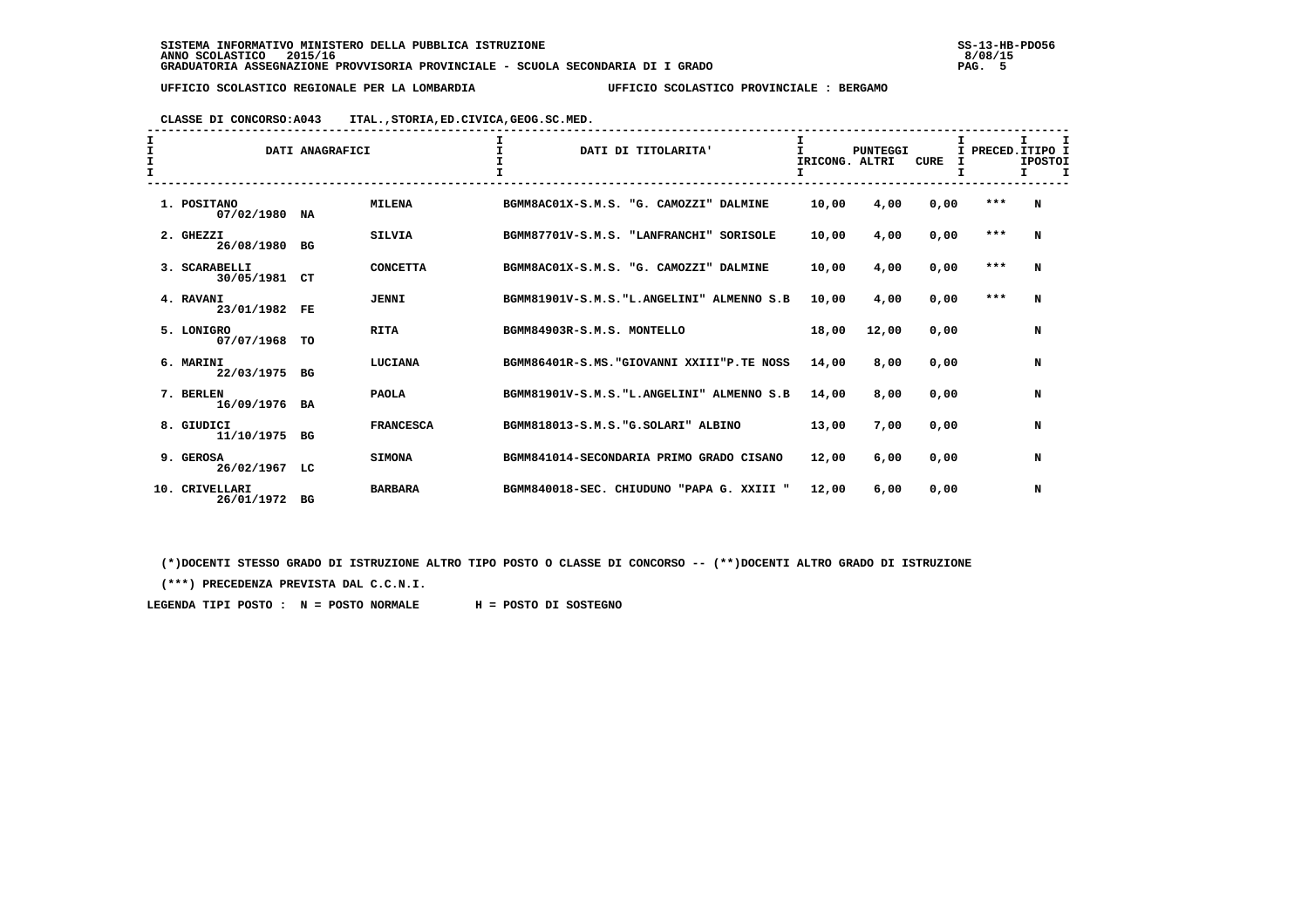# **CLASSE DI CONCORSO:A043 ITAL.,STORIA,ED.CIVICA,GEOG.SC.MED.**

| I<br>$\frac{1}{1}$ |                                | DATI ANAGRAFICI |                  | DATI DI TITOLARITA'                         |          | <b>PUNTEGGI</b><br>IRICONG. ALTRI | <b>CURE</b> | I PRECED. ITIPO I<br><b>IPOSTOI</b><br>I |
|--------------------|--------------------------------|-----------------|------------------|---------------------------------------------|----------|-----------------------------------|-------------|------------------------------------------|
|                    | 11. SANIPOLI<br>21/02/1974 NA  |                 | <b>CRISTINA</b>  | BGMM87701V-S.M.S. "LANFRANCHI"              | SORISOLE | 10,00<br>4,00                     | 0,00        | N                                        |
|                    | 12. CASATI<br>30/04/1967       | BG              | <b>ELENA</b>     | BGMM82201P-S.M.S. "C.CONSONNI" ARCENE       |          | 3,00<br>9,00                      | 0,00        | N                                        |
|                    | 13. GAROFALO<br>28/09/1974 BA  |                 | <b>ANTONELLA</b> | BGMM87702X-S.M.S. "DON MILANI" PONTERANIC   |          | 6,00<br>0,00                      | 0,00        | N                                        |
|                    | 14. GUAGNANO<br>20/01/1976     | TA              | <b>MARIA</b>     | BGMM84402L-S.M.S. "MERISI-CARAV. "FONTANELL |          | 0,00<br>6,00                      | 0,00        | N                                        |
|                    | 15. BECCARELLI<br>17/05/1976   | BG              | <b>FRANCO</b>    | BGMM85102Q-S.M.S. ARDESIO                   |          | 6,00<br>0,00                      | 0,00        | N                                        |
| 16.                | SENSI<br>23/07/1976            | BG              | <b>IVONNE</b>    | BGMM818013-S.M.S. "G. SOLARI" ALBINO        |          | 6,00<br>0,00                      | 0,00        | N                                        |
|                    | 17. MAZZUCCHELLI<br>22/05/1982 | BG              | <b>MARA</b>      | BGMM839014-S.M.S. CASAZZA                   |          | 0,00<br>6,00                      | 0,00        | N                                        |
|                    | 18. MORSELLI<br>11/03/1980     | CT              | <b>CARMELA</b>   | BGMM82301E-S.M.S. GRASSOBBIO                |          | 0,00<br>0,00                      | 0,00        | N                                        |

 **(\*)DOCENTI STESSO GRADO DI ISTRUZIONE ALTRO TIPO POSTO O CLASSE DI CONCORSO -- (\*\*)DOCENTI ALTRO GRADO DI ISTRUZIONE**

 **(\*\*\*) PRECEDENZA PREVISTA DAL C.C.N.I.**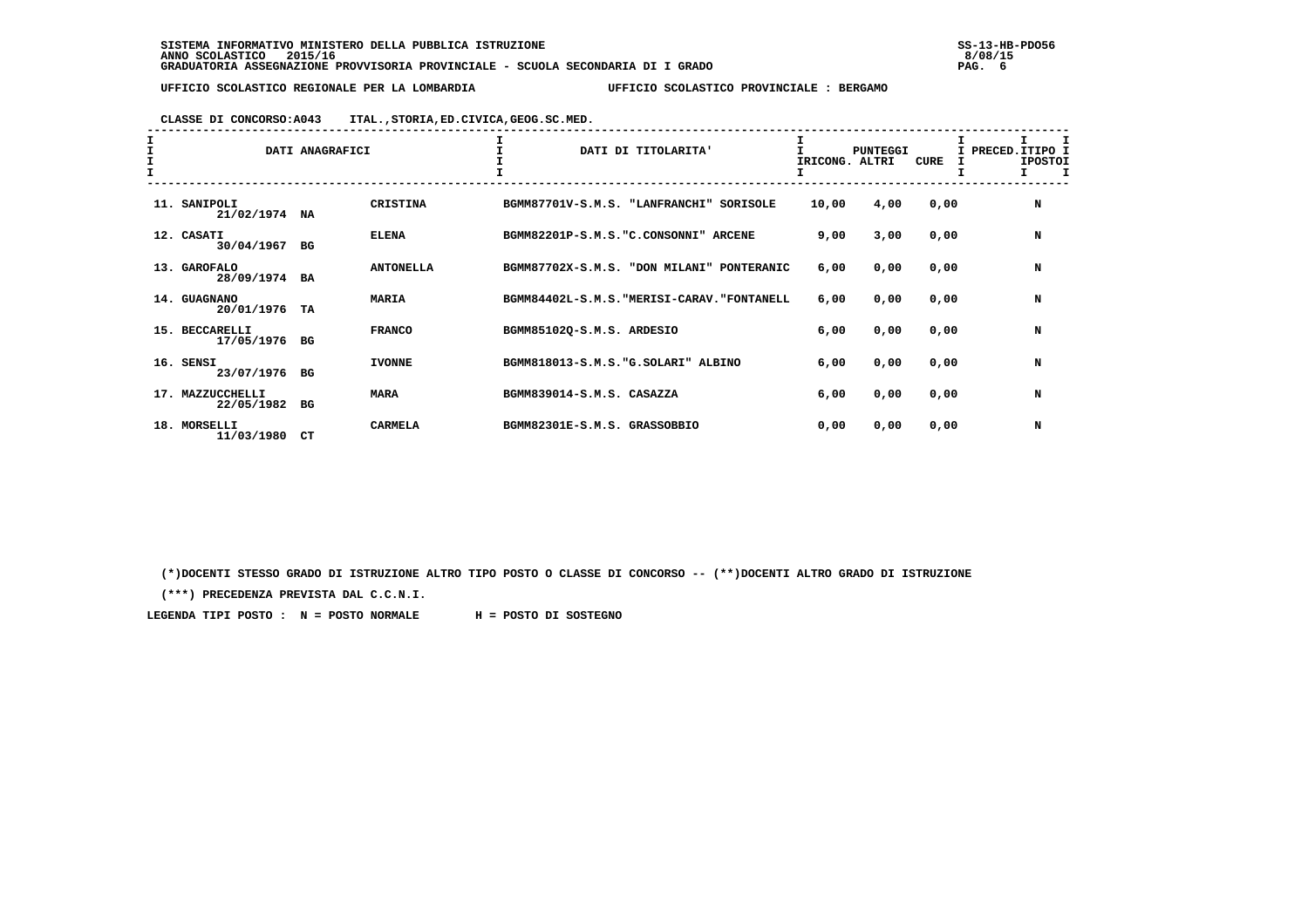**CLASSE DI CONCORSO:A059 SCIENZE MAT.,CHIM.,FIS.,NAT.I GR.**

|                              | DATI ANAGRAFICI |                 |                              | DATI DI TITOLARITA'                        | IRICONG. ALTRI | PUNTEGGI | CURE | I PRECED.ITIPO I | <b>IPOSTOI</b> | т |
|------------------------------|-----------------|-----------------|------------------------------|--------------------------------------------|----------------|----------|------|------------------|----------------|---|
| 1. PULEJO<br>19/06/1975 ME   |                 | <b>MATTIA</b>   |                              | BGMM889015-S.M.S. VILLA D'ALME'            | 14,00          | 8,00     | 0,00 | ***              | N              |   |
| 2. MAINETTI<br>26/12/1976 BG |                 | <b>GIUSEPPE</b> |                              | BGMM88503X-S.M.S. "MASCHERONI"OLMO AL BREM | 10,00          | 4,00     | 0,00 |                  | N              |   |
| 3. FRANCHI<br>28/01/1962     | $_{\rm PR}$     | <b>STEFANIA</b> | BGMM82301E-S.M.S. GRASSOBBIO |                                            | 6,00           | 0,00     | 0,00 |                  | N              |   |

 **(\*)DOCENTI STESSO GRADO DI ISTRUZIONE ALTRO TIPO POSTO O CLASSE DI CONCORSO -- (\*\*)DOCENTI ALTRO GRADO DI ISTRUZIONE**

 **(\*\*\*) PRECEDENZA PREVISTA DAL C.C.N.I.**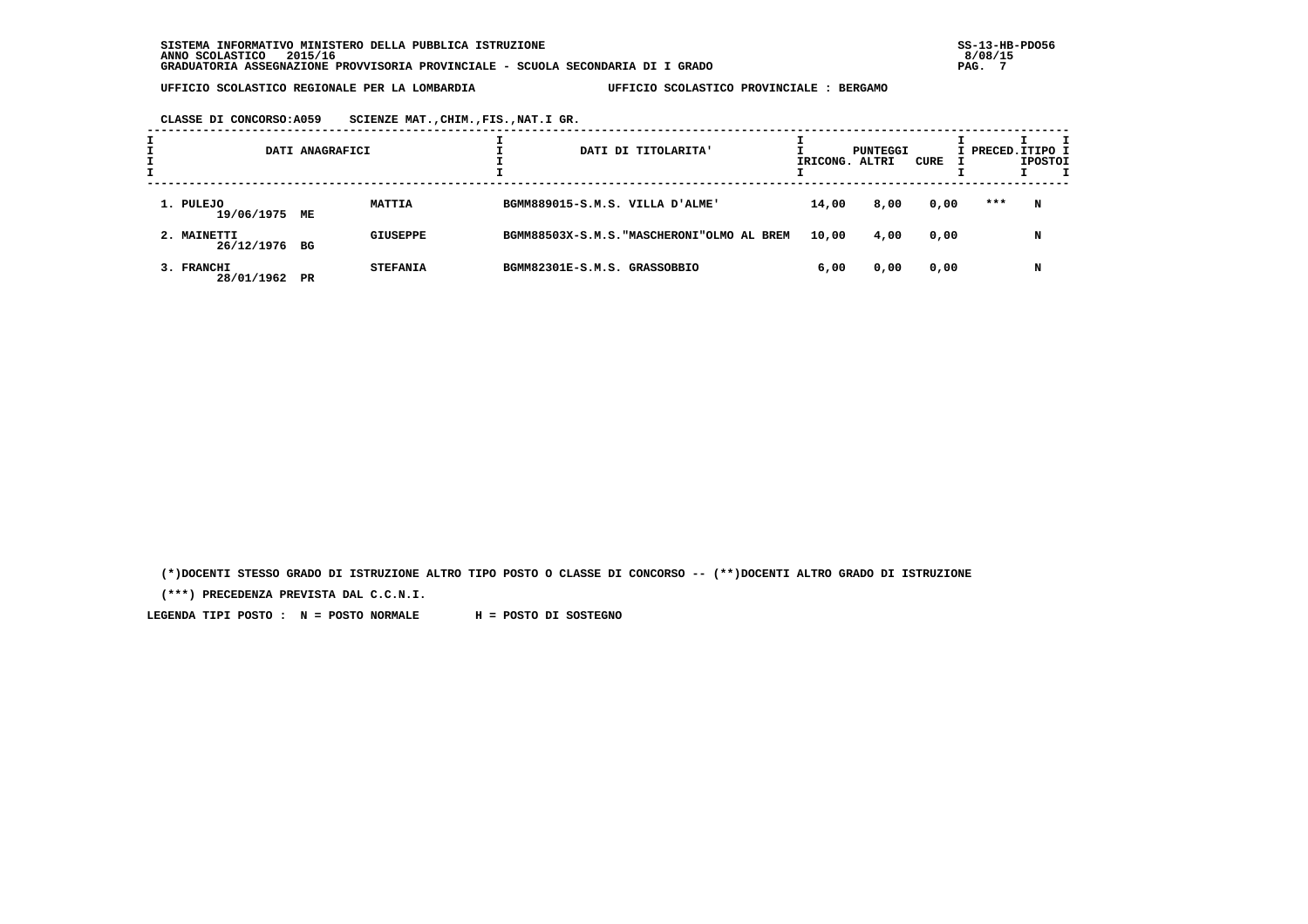### **CLASSE DI CONCORSO:A245 LINGUA STRANIERA (FRANCESE)**

| I |                                       | DATI ANAGRAFICI         | DATI DI TITOLARITA'                               | IRICONG. ALTRI | PUNTEGGI | CURE | I PRECED.ITIPO I<br><b>IPOSTOI</b> |
|---|---------------------------------------|-------------------------|---------------------------------------------------|----------------|----------|------|------------------------------------|
|   | 1. PORNARO<br>03/02/1964 MI           | PAOLA MARIA             | BGMM87901E-SC.SEC.1?G "F.NULLO"<br><b>STEZZAN</b> | 13,00          | 7,00     | 0,00 | N                                  |
|   | 2. RACCO<br>07/09/1969                | <b>CARLA</b><br>RC.     | BGMM8AC01X-S.M.S. "G. CAMOZZI" DALMINE            | 9,00           | 3,00     | 0,00 | N                                  |
|   | 3. BARATTI INNOCENTI<br>20/06/1962 BG | <b>MARIA CRISTINA</b>   | <b>NEMBRO</b><br>BGMM86001D-S.M.S. "ENEA TALPINO" | 6,00           | 0,00     | 0,00 | N                                  |
|   | 4. GARATTI<br>09/11/1974<br>(*)       | <b>ALESSANDRA</b><br>вG | BGMM84402L-S.M.S. "MERISI-CARAV. "FONTANELL       | 12,00          | 6,00     | 0,00 | N                                  |

 **(\*)DOCENTI STESSO GRADO DI ISTRUZIONE ALTRO TIPO POSTO O CLASSE DI CONCORSO -- (\*\*)DOCENTI ALTRO GRADO DI ISTRUZIONE**

 **(\*\*\*) PRECEDENZA PREVISTA DAL C.C.N.I.**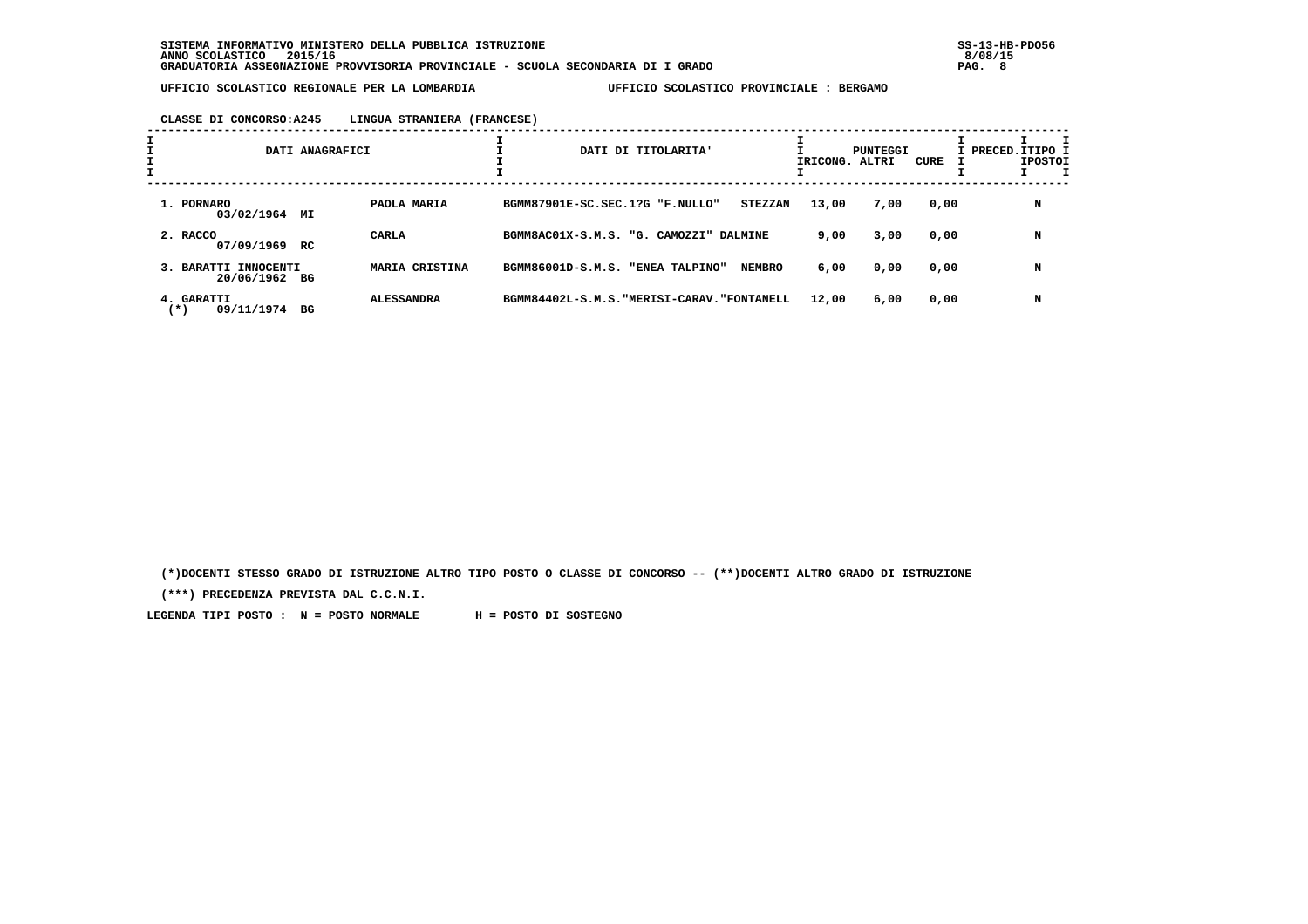### **CLASSE DI CONCORSO:A345 LINGUA STRANIERA (INGLESE)**

| I<br>I<br>I |                                | DATI ANAGRAFICI |                   | DATI DI TITOLARITA'                         | IRICONG. ALTRI | <b>PUNTEGGI</b> | <b>CURE</b> | PRECED.ITIPO I<br><b>IPOSTOI</b><br>л |
|-------------|--------------------------------|-----------------|-------------------|---------------------------------------------|----------------|-----------------|-------------|---------------------------------------|
|             | 1. NAIMOLI<br>29/12/1970       | SA              | <b>ROBERTA</b>    | BGMM84901P-S.M.S. "A.MORO" GORLAGO          | 13,00          | 7,00            | 0,00        | N                                     |
|             | 2. BREDA<br>04/05/1964         | EE              | <b>DANIELA</b>    | BGMM868014-S.M.S. "ANDREA FANTONI" ROVETT   | 12,00          | 6,00            | 0,00        | N                                     |
|             | 3. SCABBIO<br>30/11/1967       | МI              | <b>SILVIA</b>     | BGMM88601N-S.M.S. VERDELLINO                | 12,00          | 6,00            | 0,00        | N                                     |
|             | 4. PEDROLI<br>14/07/1972       | BG              | <b>VALENTINA</b>  | BGMM868025-S.M.S. CASTIONE DELLA PRESOLAN   | 12,00          | 6,00            | 0,00        | N                                     |
|             | 5. GARATTI<br>09/11/1974       | BG              | <b>ALESSANDRA</b> | BGMM84402L-S.M.S. "MERISI-CARAV. "FONTANELL | 12,00          | 6,00            | 0,00        | N                                     |
|             | 6. CATTANEO<br>15/02/1957      | <b>BG</b>       | <b>SILVIA</b>     | BGMM86002E-S.M.S. "A. MORO" SELVINO         | 6,00           | 0,00            | 0,00        | N                                     |
|             | 7. SIGNORELLI<br>26/05/1962    | BG              | MONICA            | BGMM8AF01B-SMS SAVOIA-NULLO                 | 0,00           | 0,00            | 0,00        | N                                     |
|             | 8. MARRO<br>$**$<br>31/03/1970 | AV              | <b>MARIA</b>      | BGEE854017-OSIO SOPRA - LEVATE              | 9,00           | 3,00            | 0,00        | N                                     |

 **(\*)DOCENTI STESSO GRADO DI ISTRUZIONE ALTRO TIPO POSTO O CLASSE DI CONCORSO -- (\*\*)DOCENTI ALTRO GRADO DI ISTRUZIONE**

 **(\*\*\*) PRECEDENZA PREVISTA DAL C.C.N.I.**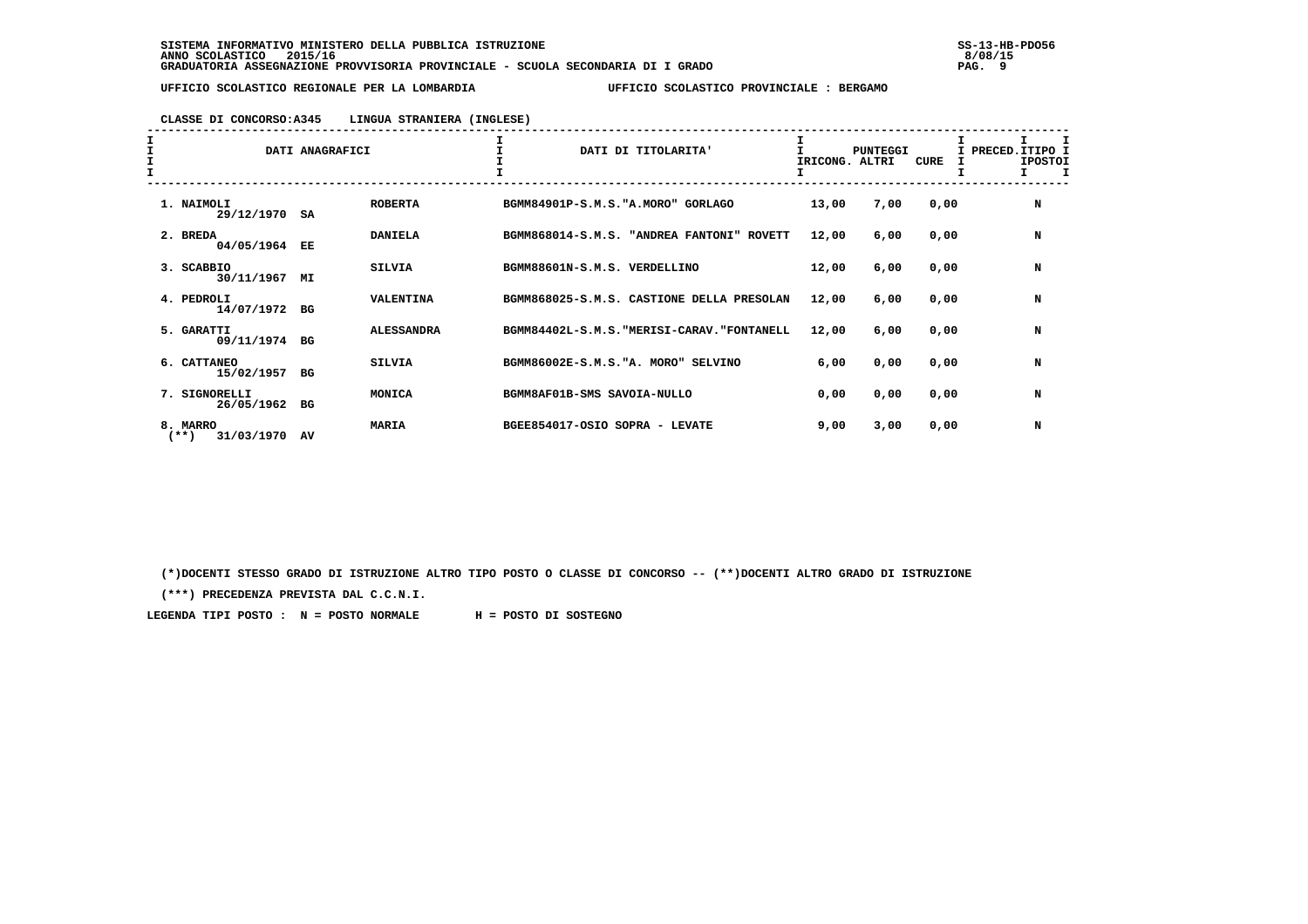## **CLASSE DI CONCORSO:A445 LINGUA STRANIERA (SPAGNOLO)**

|                                      | DATI ANAGRAFICI | DATI DI TITOLARITA'                    | IRICONG. | PUNTEGGI<br>ALTRI | <b>CURE</b> | I PRECED.ITIPO I | <b>IPOSTOI</b> |  |
|--------------------------------------|-----------------|----------------------------------------|----------|-------------------|-------------|------------------|----------------|--|
| <b>CARMINATI</b><br>16/05/1977<br>BG | <b>ANGELA</b>   | BGMM8AC01X-S.M.S. "G. CAMOZZI" DALMINE | 6,00     | 0,00              | 0.00        |                  |                |  |

 **(\*)DOCENTI STESSO GRADO DI ISTRUZIONE ALTRO TIPO POSTO O CLASSE DI CONCORSO -- (\*\*)DOCENTI ALTRO GRADO DI ISTRUZIONE**

 **(\*\*\*) PRECEDENZA PREVISTA DAL C.C.N.I.**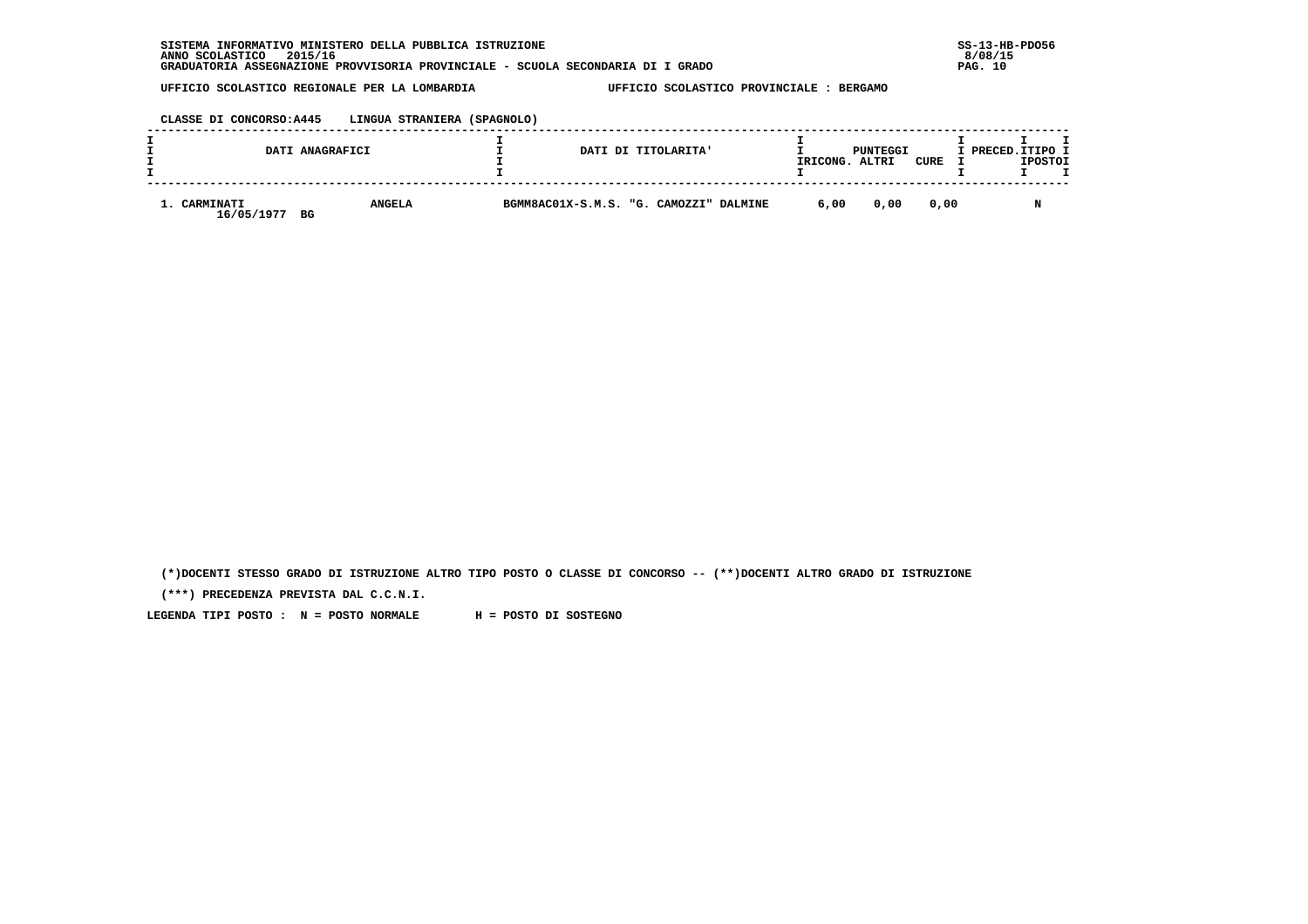## **CLASSE DI CONCORSO:A545 LINGUA STRANIERA (TEDESCO)**

|                                       | DATI ANAGRAFICI | DATI DI TITOLARITA'             |                | IRICONG. | PUNTEGGI<br>ALTRI | CURE | I PRECED.ITIPO I | <b>IPOSTOI</b> |  |
|---------------------------------------|-----------------|---------------------------------|----------------|----------|-------------------|------|------------------|----------------|--|
| 1. PORNARO<br>03/02/1964<br>МI<br>. ж | PAOLA MARIA     | BGMM87901E-SC.SEC.1?G "F.NULLO" | <b>STEZZAN</b> | 13,00    | 7,00              | 0.00 |                  |                |  |

 **(\*)DOCENTI STESSO GRADO DI ISTRUZIONE ALTRO TIPO POSTO O CLASSE DI CONCORSO -- (\*\*)DOCENTI ALTRO GRADO DI ISTRUZIONE**

 **(\*\*\*) PRECEDENZA PREVISTA DAL C.C.N.I.**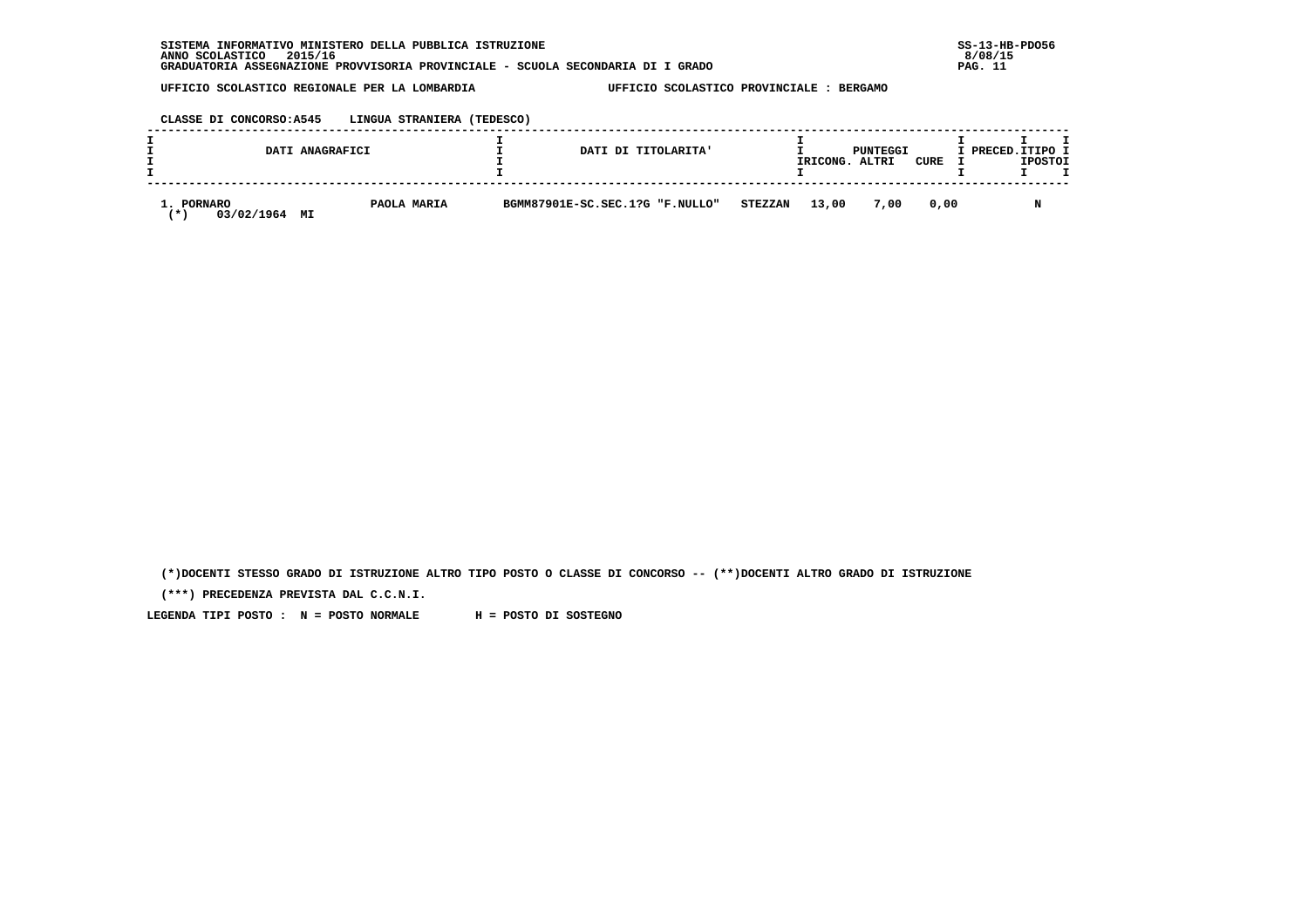| INFORMATIVO MINISTERO DELLA PUBBLICA ISTRUZIONE<br><b>SISTEMA</b>               | $SS-13-HE$ |
|---------------------------------------------------------------------------------|------------|
| 2015/16<br>ANNO SCOLASTICO                                                      | 8/08/15    |
| GRADUATORIA ASSEGNAZIONE PROVVISORIA PROVINCIALE - SCUOLA SECONDARIA DI I GRADO | PAG. 12    |

 **CLASSE DI CONCORSO:AG77 FLAUTO**

| DATI ANAGRAFICI                 |                     |                           | DATI DI TITOLARITA' | IRICONG. | PUNTEGGI<br>ALTRI | CURE | I PRECED.ITIPO I | <b>IPOSTOI</b> |  |
|---------------------------------|---------------------|---------------------------|---------------------|----------|-------------------|------|------------------|----------------|--|
| 1. PIANTONI<br>30/09/1962<br>BG | <b>GIANBATTISTA</b> | BGMM80601R-S.M.S. CLUSONE |                     | 9,00     | 3,00              | 0,00 |                  |                |  |

 **(\*)DOCENTI STESSO GRADO DI ISTRUZIONE ALTRO TIPO POSTO O CLASSE DI CONCORSO -- (\*\*)DOCENTI ALTRO GRADO DI ISTRUZIONE**

 **(\*\*\*) PRECEDENZA PREVISTA DAL C.C.N.I.**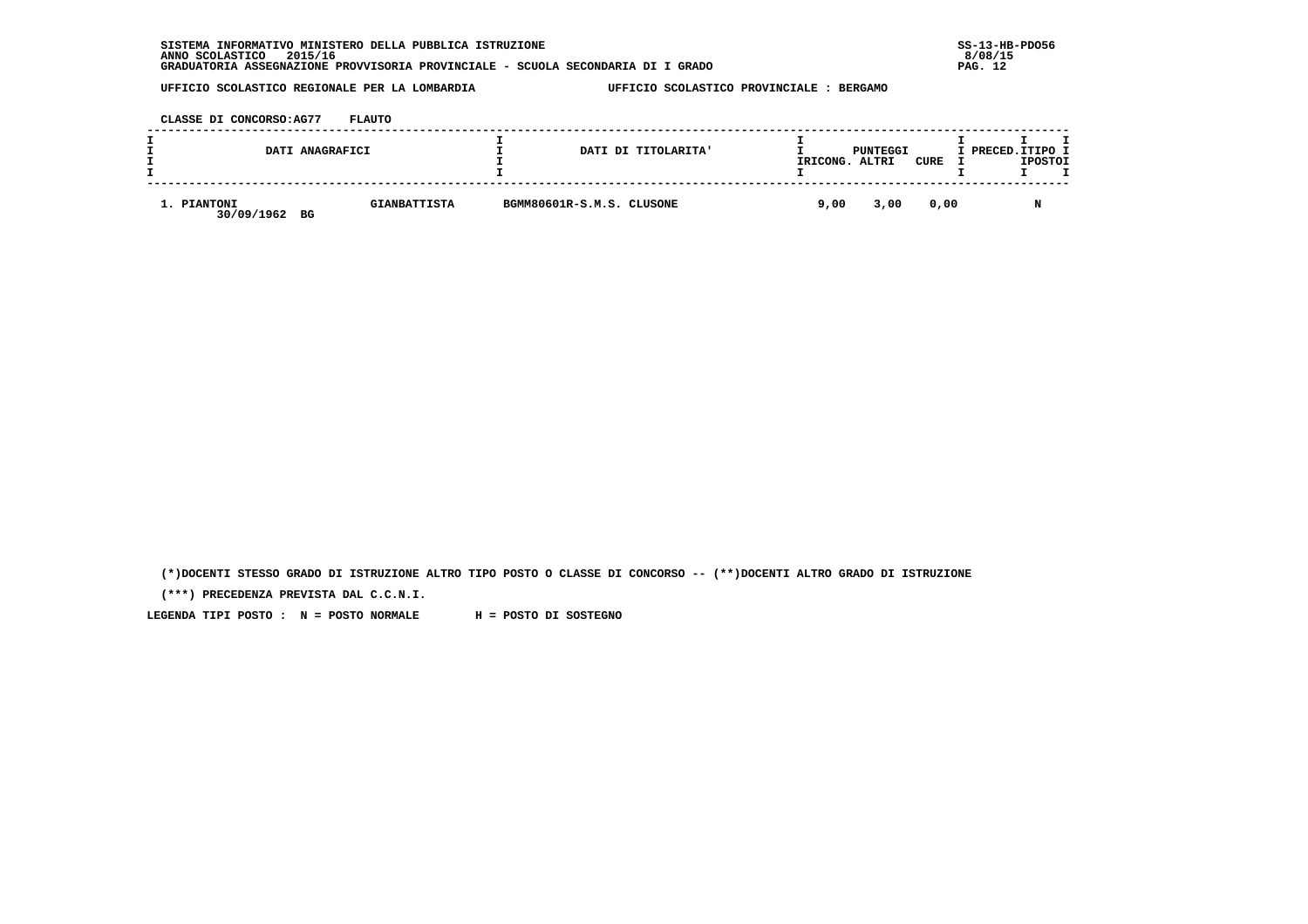**CLASSE DI CONCORSO:AJ77 PIANOFORTE**

| DATI ANAGRAFICI              |    |                  | DATI DI TITOLARITA'       |  |                                          | IRICONG. ALTRI | PUNTEGGI | CURE | I PRECED.ITIPO I | <b>IPOSTOI</b> |   |  |
|------------------------------|----|------------------|---------------------------|--|------------------------------------------|----------------|----------|------|------------------|----------------|---|--|
| 1. SALVETTI<br>06/06/1969 BG |    | <b>PAOLO</b>     |                           |  | BGMM867018-S.M.S. "MARIA PIAZZOLI" RANIC |                | 10,00    | 4,00 | 0,00             |                | N |  |
| 2. BISSANTI<br>30/06/1979    | FG | <b>FRANCESCO</b> | BGMM80601R-S.M.S. CLUSONE |  |                                          |                | 10,00    | 4,00 | 0,00             |                | N |  |

 **(\*)DOCENTI STESSO GRADO DI ISTRUZIONE ALTRO TIPO POSTO O CLASSE DI CONCORSO -- (\*\*)DOCENTI ALTRO GRADO DI ISTRUZIONE**

 **(\*\*\*) PRECEDENZA PREVISTA DAL C.C.N.I.**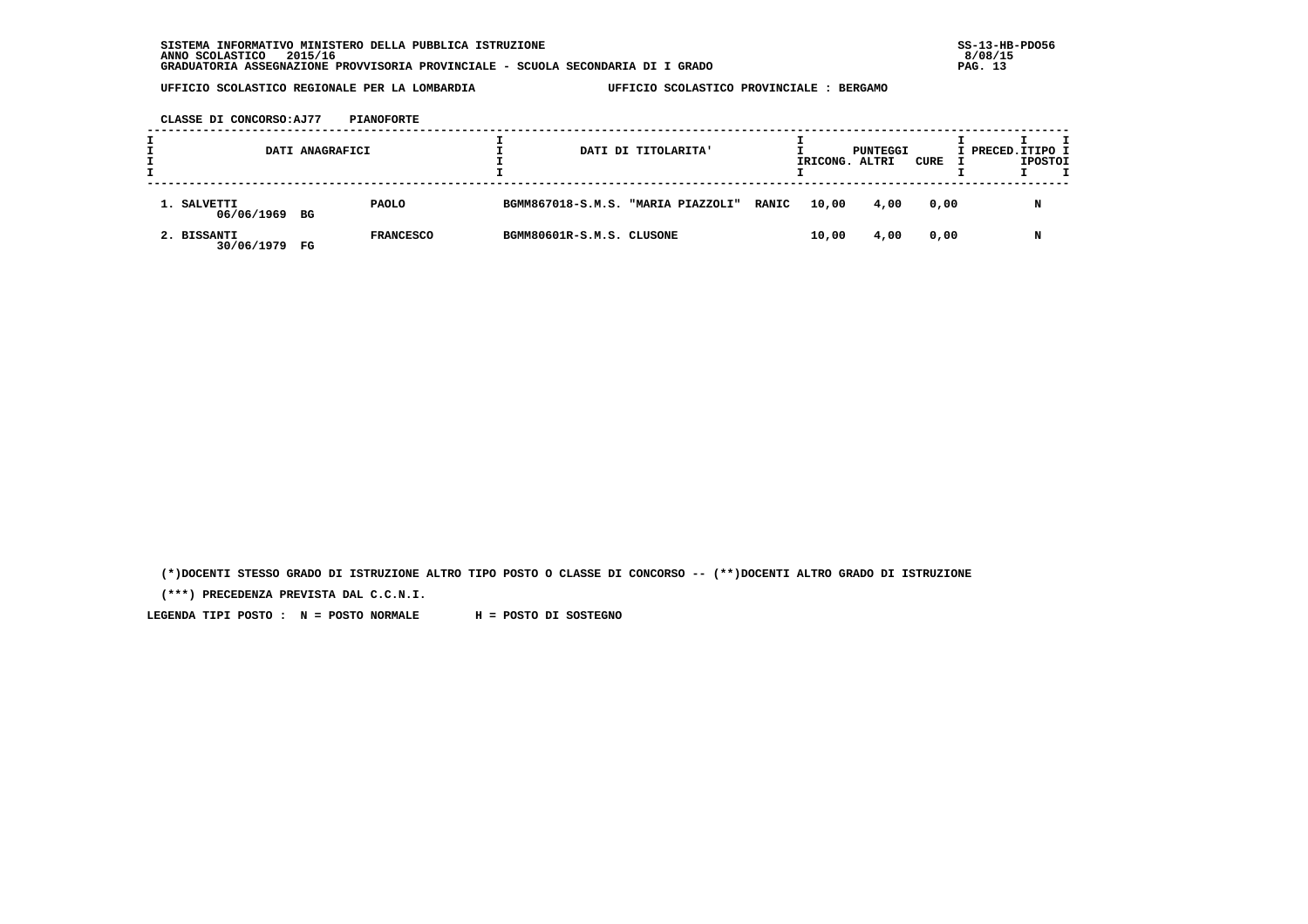| INFORMATIVO MINISTERO DELLA PUBBLICA ISTRUZIONE<br><b>SISTEMA</b>               | $SS-13-HE$ |
|---------------------------------------------------------------------------------|------------|
| 2015/16<br>ANNO SCOLASTICO                                                      | 8/08/15    |
| GRADUATORIA ASSEGNAZIONE PROVVISORIA PROVINCIALE - SCUOLA SECONDARIA DI I GRADO | 14<br>PAG. |

 **CLASSE DI CONCORSO:AM77 VIOLINO**

|                                   | DATI ANAGRAFICI | DATI DI TITOLARITA'                        | IRICONG. | PUNTEGGI<br>ALTRI | CURE | I PRECED.ITIPO I<br><b>IPOSTOI</b> |  |
|-----------------------------------|-----------------|--------------------------------------------|----------|-------------------|------|------------------------------------|--|
| 1. SCARAVAGGI<br>14/07/1969<br>BG | <b>MOIRA</b>    | BGMM81901V-S.M.S. "L.ANGELINI" ALMENNO S.B | 12,00    | 6,00              | 0.00 |                                    |  |

 **(\*)DOCENTI STESSO GRADO DI ISTRUZIONE ALTRO TIPO POSTO O CLASSE DI CONCORSO -- (\*\*)DOCENTI ALTRO GRADO DI ISTRUZIONE**

 **(\*\*\*) PRECEDENZA PREVISTA DAL C.C.N.I.**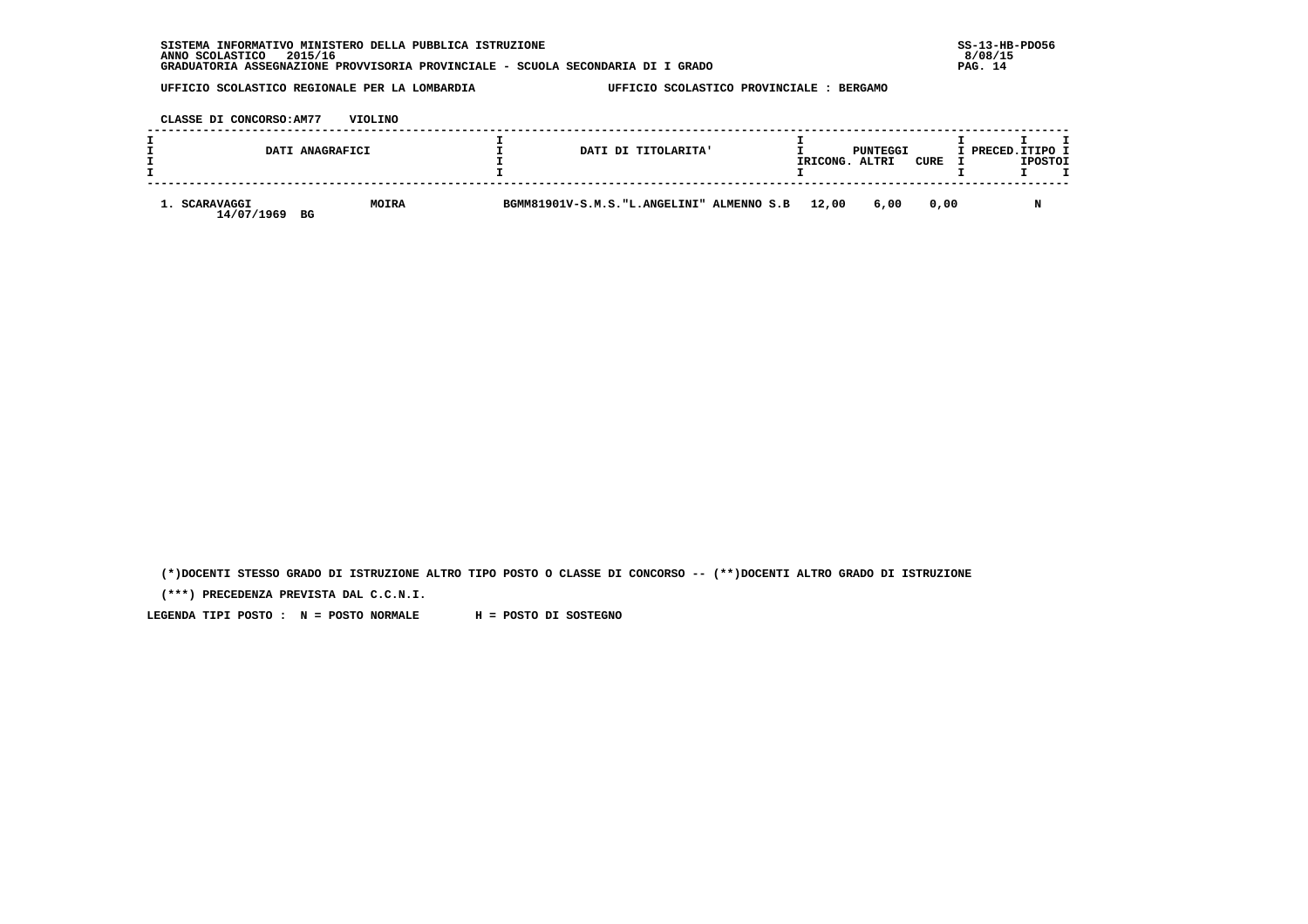**TIPO POSTO: SOSTEGNO PER MINORATI PSICOFISICI**

|                             | DATI ANAGRAFICI       | DATI DI TITOLARITA'                                           | IRICONG. ALTRI | PUNTEGGI | CURE |     | I PRECED.ITIPO I<br><b>IPOSTOI</b> |
|-----------------------------|-----------------------|---------------------------------------------------------------|----------------|----------|------|-----|------------------------------------|
| 1. FILISETTI<br>07/07/1983  | <b>PAOLA</b><br>BG    | BGMM868025-S.M.S. CASTIONE DELLA PRESOLAN<br>(RICHIESTO)      | 14,00          | 8,00     | 0,00 | *** | н                                  |
| 2. MAZZARA<br>21/04/1975 PA | <b>ANTONINO</b>       | BGMM84501B-S.M.S. "G.PASCOLI" CURNO<br>(RICHIESTO)            | 10,00          | 4,00     | 0,00 | *** | н                                  |
| 3. DI DEDDA<br>29/08/1976   | <b>MICHELE</b><br>EE  | BGMM83104L-S.M.S. CAVERNAGO<br>(RICHIESTO)                    | 13,00          | 7,00     | 0,00 |     | н                                  |
| 4. IRIENTI<br>10/11/1961    | <b>GIUSEPPA</b><br>TP | BGMM81301X-S.M.S. "DONADONI"<br><b>BERGAMO</b><br>(RICHIESTO) | 6,00           | 0,00     | 0,00 |     | н                                  |

 **(\*)DOCENTI STESSO GRADO DI ISTRUZIONE ALTRO TIPO POSTO O CLASSE DI CONCORSO -- (\*\*)DOCENTI ALTRO GRADO DI ISTRUZIONE**

 **(\*\*\*) PRECEDENZA PREVISTA DAL C.C.N.I.**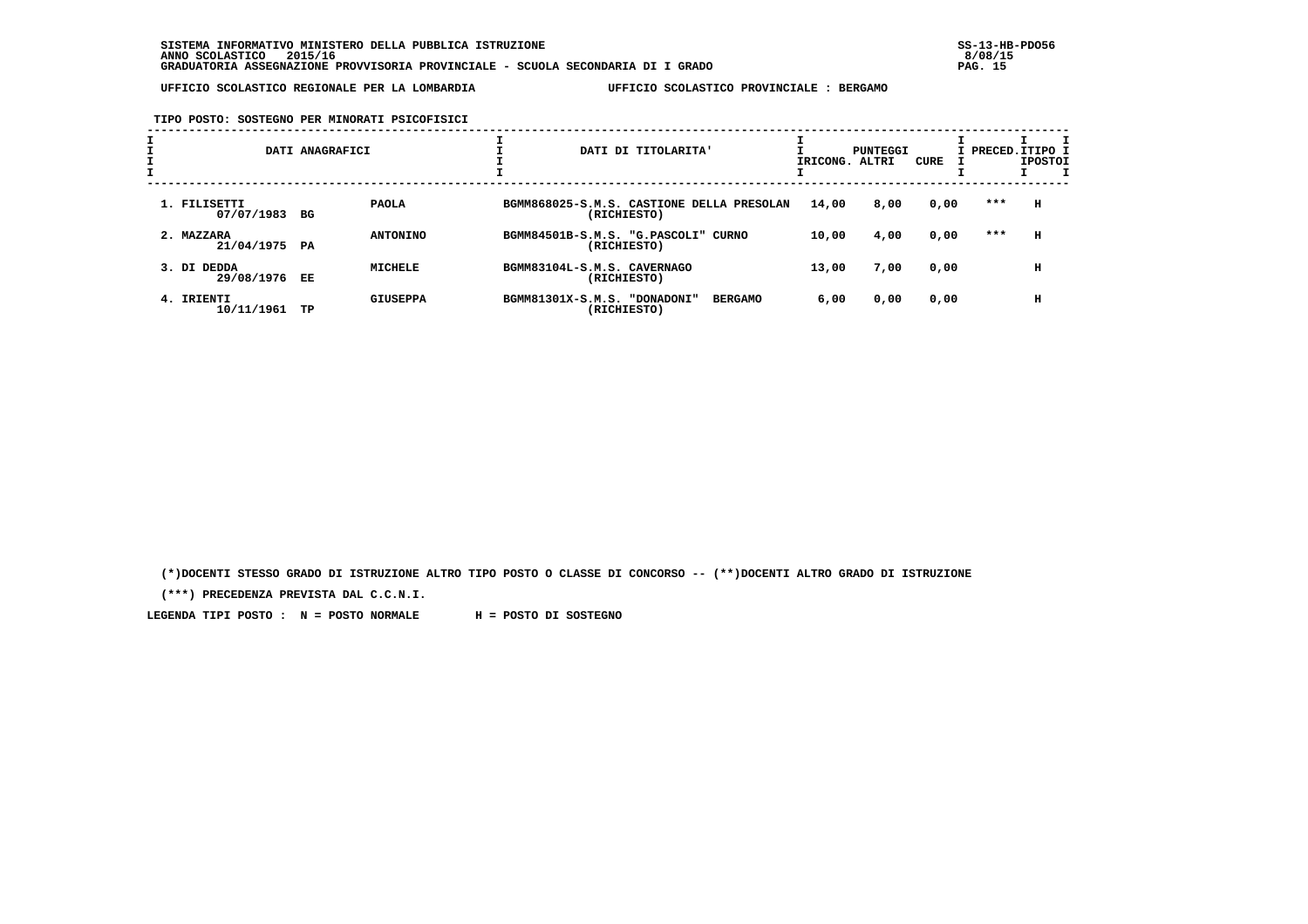**TIPO POSTO: SOSTEGNO PER MINORATI DELL 'UDITO**

|                             | DATI ANAGRAFICI       | DATI DI TITOLARITA'                                           | IRICONG. ALTRI | PUNTEGGI | CURE |     | I PRECED. ITIPO I<br><b>IPOSTOI</b> |
|-----------------------------|-----------------------|---------------------------------------------------------------|----------------|----------|------|-----|-------------------------------------|
| 1. FILISETTI<br>07/07/1983  | <b>PAOLA</b><br>BG    | BGMM868025-S.M.S. CASTIONE DELLA PRESOLAN<br>(RICHIESTO)      | 14,00          | 8,00     | 0,00 | *** | н                                   |
| 2. MAZZARA<br>21/04/1975 PA | <b>ANTONINO</b>       | BGMM84501B-S.M.S. "G.PASCOLI" CURNO<br>(RICHIESTO)            | 10,00          | 4,00     | 0,00 | *** | н                                   |
| 3. DI DEDDA<br>29/08/1976   | <b>MICHELE</b><br>EE  | BGMM83104L-S.M.S. CAVERNAGO<br>(RICHIESTO)                    | 13,00          | 7,00     | 0,00 |     | н                                   |
| 4. IRIENTI<br>10/11/1961    | <b>GIUSEPPA</b><br>TP | BGMM81301X-S.M.S. "DONADONI"<br><b>BERGAMO</b><br>(RICHIESTO) | 6,00           | 0,00     | 0,00 |     | н                                   |

 **(\*)DOCENTI STESSO GRADO DI ISTRUZIONE ALTRO TIPO POSTO O CLASSE DI CONCORSO -- (\*\*)DOCENTI ALTRO GRADO DI ISTRUZIONE**

 **(\*\*\*) PRECEDENZA PREVISTA DAL C.C.N.I.**